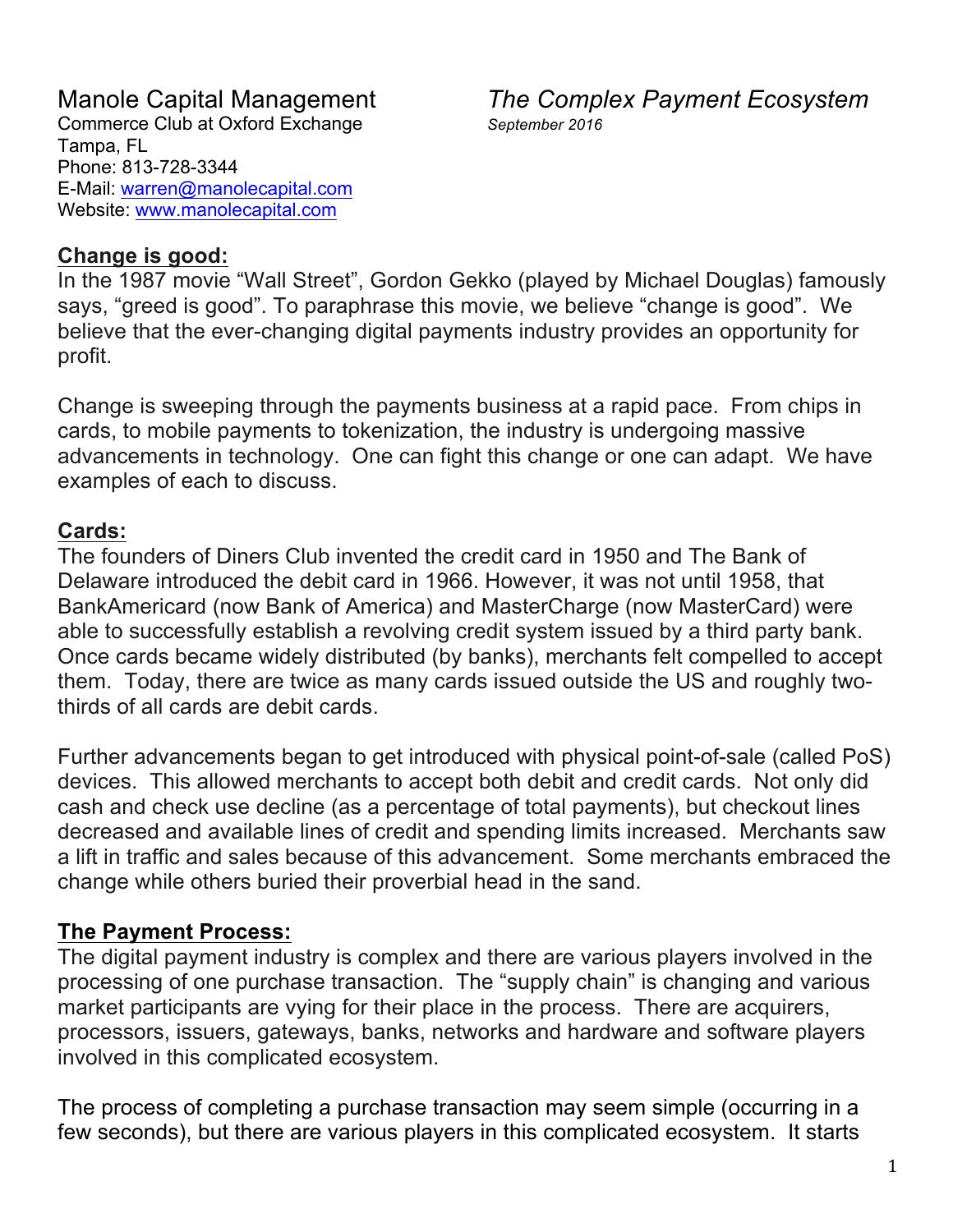Manole Capital Management *The Complex Payment Ecosystem*

with a merchant and a consumer. The average US credit card transaction is \$88. On average, this transaction will generate \$2.50 in fees split among 3 to 4 different players. The bulk of these fees (roughly 70% or \$1.75) go to the card issuer for accepting credit risk. This is typically the bank that has issued the card to the consumer. This fee is commonly referred to as credit interchange. The bank is taking on the majority of the risk, so it justifiably receives the bulk of the revenue allocation. Banks are making credit decisions on individual clients, providing a monthly line of credit. If consumers pay their balance in full, the bank still earns interchange. The offset for this revenue typically funds rewards (ex: airline miles, etc). If consumers do not pay their balance in full, the bank earns interchange plus interest on the outstanding loan balance.

The remaining 30% or \$0.75 per transaction goes to payment networks (ex: Visa, MasterCard, etc) and merchant acquirers / processors (ex: First Data, Global Payments, etc). The majority of this fee goes to the acquirers and processors for their established relationship with the merchant. The smallest percentage of the transaction goes to the payment networks. These payment entities provide the critical components of each purchase transaction. They authorize, switch, clear, settle and provide valuable tools like fraud and risk management. The behind-the-scenes payment processing occurs with these players, and their job is to quickly and securely handle all types of payment transactions. While the merchant settlement process is complex, these payment players handle billions of transactions and trillions of dollars.

### **ATMs:**

Roughly 50 years ago, automated teller machines or ATMs were introduced. In 1969, Docutel developed and introduced the idea. By the 1980's, these machines were quite popular and handled many of the functions previously performed by bank tellers. Cash withdrawals, check deposits and money transfers were easily completed at these soon to be indispensible machines. With widespread adoption by consumers, the need to visit a physical bank branch declined. There are currently over 400,000 ATMs in the US or roughly 1 for every 300 people.

What is somewhat surprising however is that despite the advances in ATMs and Internet capabilities, the number of bank branches actually continued to increase. Only recently, after peaking at around 70,000 US locations, bank branches have finally started to decline—costs for rent and labor continued to climb and traffic eventually fell.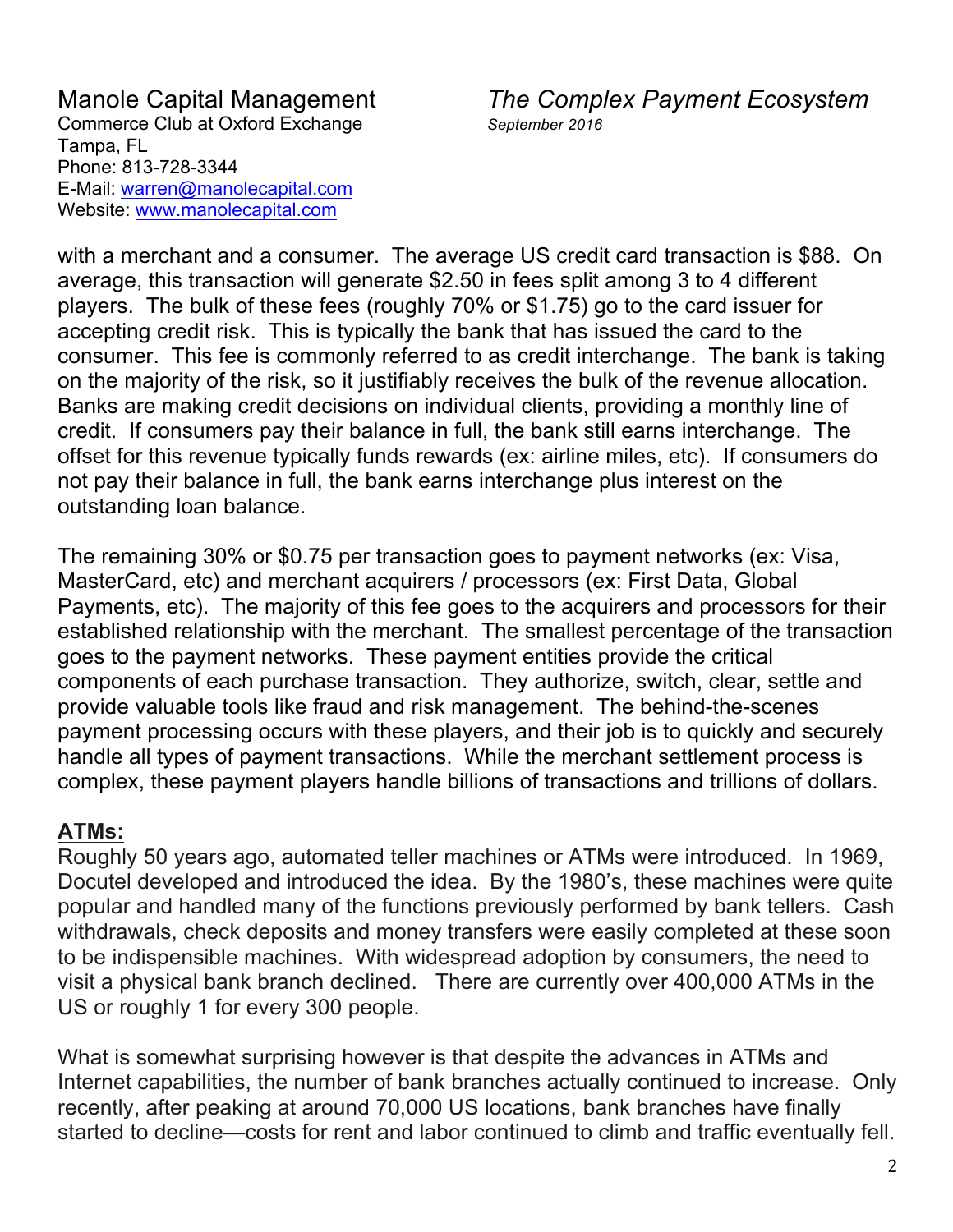Manole Capital Management *The Complex Payment Ecosystem*

Banks still want to become more intertwined with their customers, but they need to understand the best way to accomplish this. Daily and recurring payments are one of these powerful hooks that banks are attempting to embrace.

### **Smartphones:**

The modern smartphone is a remarkable invention. An all-encompassing device that fits in your pocket, it can seamlessly do all the tasks that once required separate technologies. It was only a matter of time before the payments industry began to think of ways to better utilize advancing technology and this wonderful device.

Despite the technological advancements and secular trends, some merchants remained on the sidelines. Card acceptance was still under-penetrated and many retailers felt excluded from the masses. Some felt that the merchant discount rate (or MDR) was too high and the integration costs were too much of a burden. Recently, with the introduction of mobile acceptance devices (often called "dongles"), new technology was introduced to benefit businesses. These devices allowed many small merchants to accept debit and credit cards wherever they conducted business. Card acceptance moved higher and change was being embraced.

### **Phones as wallets:**

Technology is once again solving payment problems and one needs to recognize this change or fail to adapt. The next change may be the most radical or impactful of all new payment advances. Mobile wallets are attempting to eliminate the need to carry cash and plastic cards.

The one device most of us carry all the time is our smartphone. The growing importance of the smartphone as the go-to computing device for every digital activity is the goal. Why not incorporate mobile payments and wallet technology into this powerful (always present) device?

There are many powerful entities attempting to garner space on your phone. Phone manufacturers are rolling out products with Apple Pay, Samsung Pay, Google Pay and Android Pay. Payment networks have products like Visa's Check Out, MasterCard's MasterPass and PayPal. Banks are getting involved, with the recently launched Chase Pay. Lastly, retailers are also trying to get involved and we just saw the introduction of Wal-Mart Pay.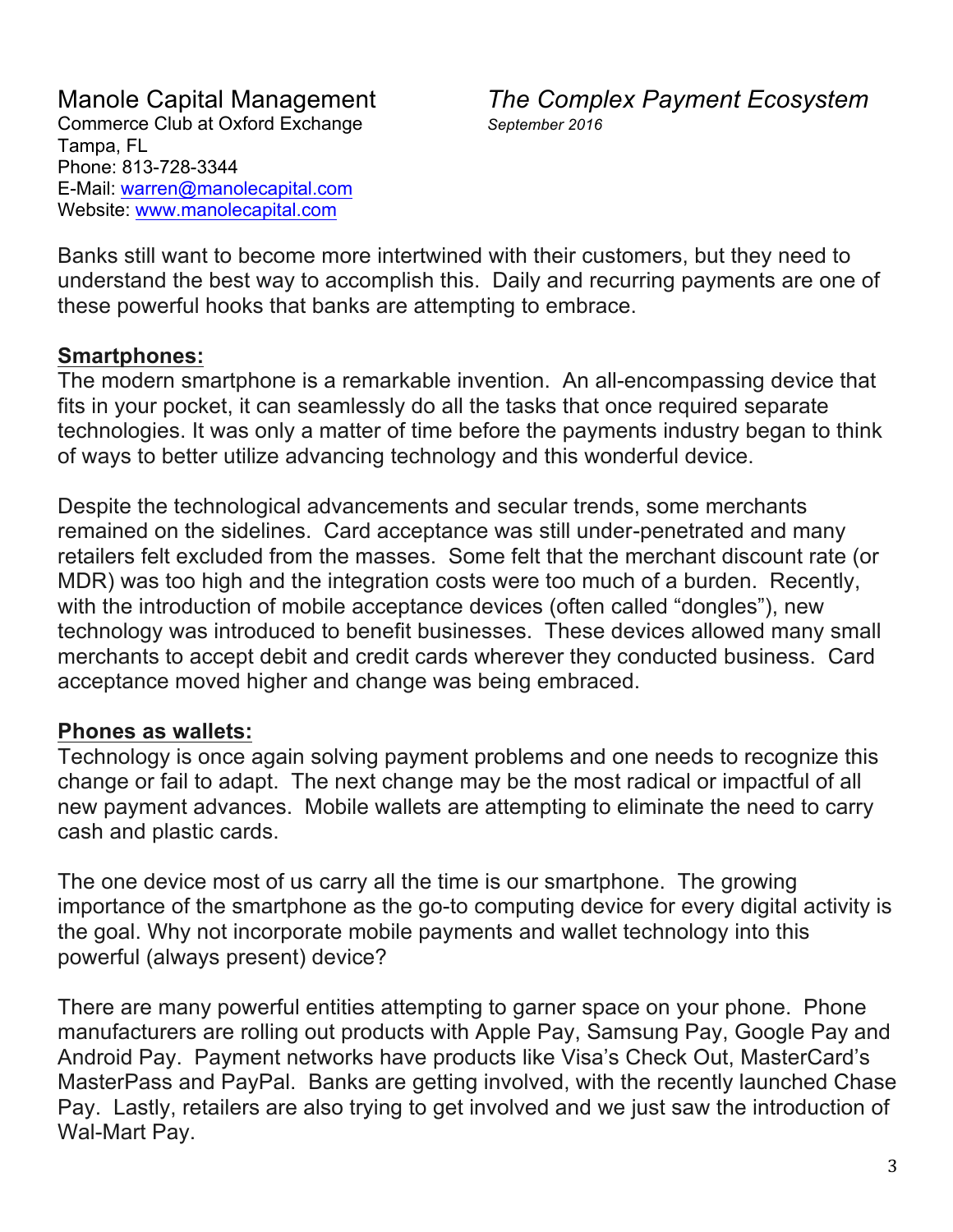### **Merchants:**

Merchants, which once bypassed card acceptance for their high fees, are slowly realizing the benefit of card acceptance. Mobile point-of-sale (called mPOS) providers are pioneering a whole new payment niche. Small and medium-sized businesses are rapidly beginning to accept payments via tablets and their smartphones. Acquirers are contracting with merchants to revolutionize their business. Software allows for the seamless integration of inventory into accounting platforms. Merchants now can receive quick availability of their funds, sometimes the next morning. Lastly, merchants can begin to accept cards and also lower their fraud liability. Years ago, small businesses would never have been able to track inventory, do complex marketing programs, build loyalty programs and process payroll online. Now, through new technologies, they can compete with larger players.

### **Fraud:**

Fraud remains an important aspect for all merchants. Liability varies online versus at a physical merchant. Liability shifts depending on chips in cards and whether or not a signature is received.

According to one payment industry expert (The Aite Group), US credit card fraud doubled from 2007 to 2014. While 10 basis points or 0.001% of fraud losses does not sound like a sizeable amount, it was occurring over trillions of dollars of transactions. One of the largest components of US fraud was counterfeit cards, which were 37% of total losses. High profile data breaches at Target, Home Depot, and other retailers were beginning to cause widespread concern that card transactions were not safe or reliable. The industry needed to respond.

### **Liability:**

To protect against counterfeit fraud, standards were put into place late last year. These EMV (or Europay, Mastercard, Visa) standards are an attempt to lower the physical point-of-sale fraud in the US. While EMV standards were announced over 3 years ago, they were not being enforced until October of 2015. The US was the last remaining developed country to employ these security features and it essentially results in a computer chip getting embedded into your credit and debit cards.

Once EMV standards were introduced in the UK, counterfeit fraud more than halved. Similarly, while only in force for a few months here in the US, chip cards are already

Manole Capital Management *The Complex Payment Ecosystem*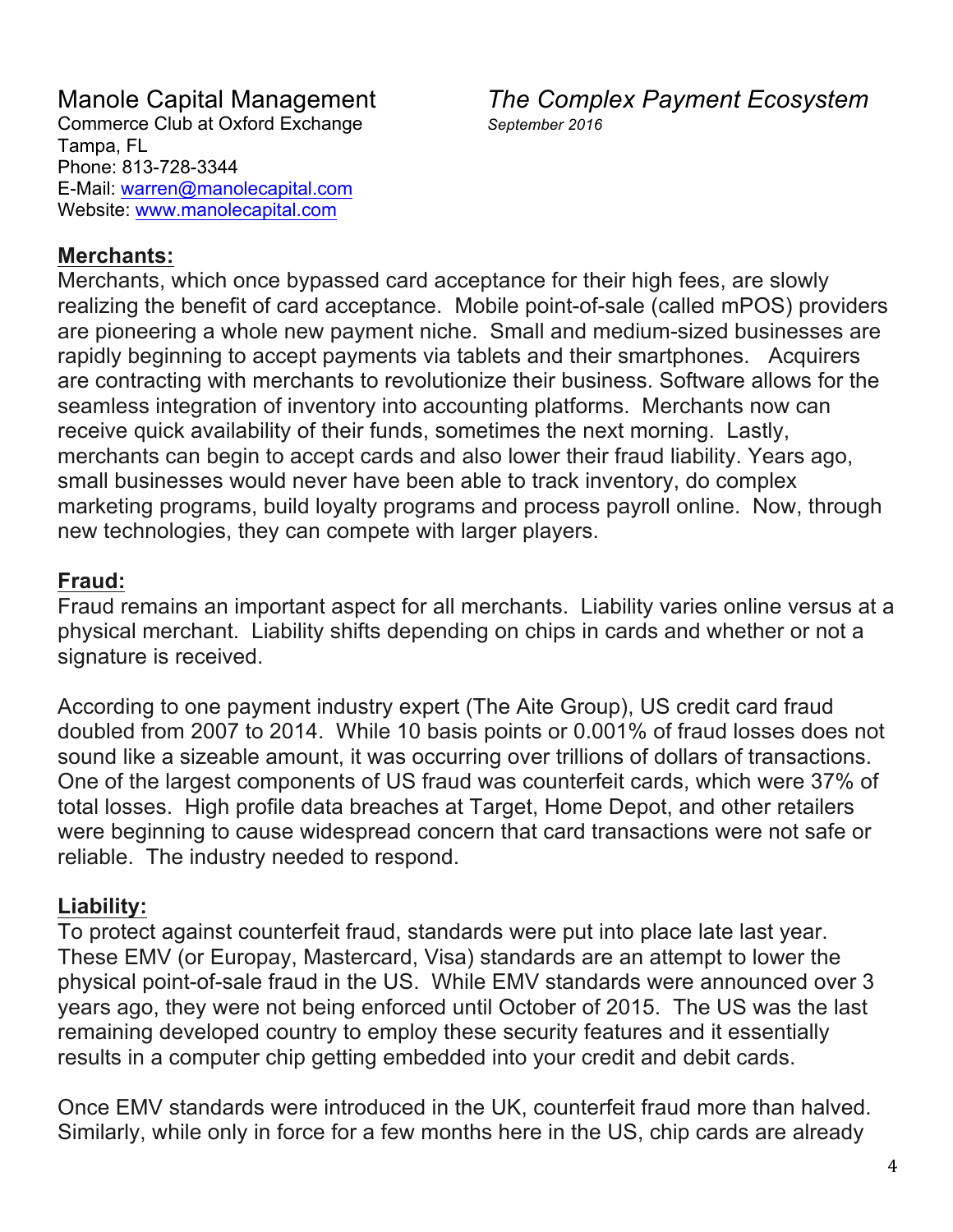Manole Capital Management *The Complex Payment Ecosystem*

dramatically deterring counterfeit card fraud. Estimates state counterfeit fraud is down nearly 40% versus last year. Fraud will always target the weakest link and the US market was surprisingly behind 80 other countries in embracing this security feature.

Visa states that 58% of its credit cards and 37% of debit cards have a chip today. Based on surveys of US banks, it is expected that 75% of credit and 55% of debit cards (representing the majority of volume) will be on a chip card by the end of this year. On its recent earnings call, Visa mentioned that its partners have more than 326 million chip cards issued, which makes the US the largest chip card market in the world. Since November of last year, Visa's chip transactions have more than tripled.

More than 1.3 million merchants now have chip-enabled terminals, but this only represents roughly 28% of all locations. This is important because there is a huge difference in fraud liability depending on which entity is the "weak link". The standards dictate that fraudulent liability shifts to the lower of the technology used. For example, the card issuer is liable for fraud if it has not put a chip in its issued credit or debit card. On the flip side, the merchant is liable for fraud if they do not have a certified terminal that accepts chip cards. The ultimate goal is to remove fraud from the marketplace, but these types of changes do not occur quickly.

Despite the differences in liability, many merchants have been hesitant to update their point-of-sale terminals for contact EMV. EMV certification requires merchants undergo a series of time-consuming tests to insure their software and terminals are capable of processing chip card transactions. You might have already completed a contact EMV purchase transaction (if you inserted your chip card in a terminal), but this is a lengthy market process.

### **Complexity:**

This daunting complexity at the PoS is forcing merchants to change. Smart merchants can adapt or hire experts to bring them up to code. By outsourcing this transition to payment experts, merchants can focus on the customer experience and their core business. Business is tough enough— merchants simply do not want to worry about the complexity of handling various payment formats and dealing with potential security breach issues.

When physical merchants become more secure, fraudulent activity will migrate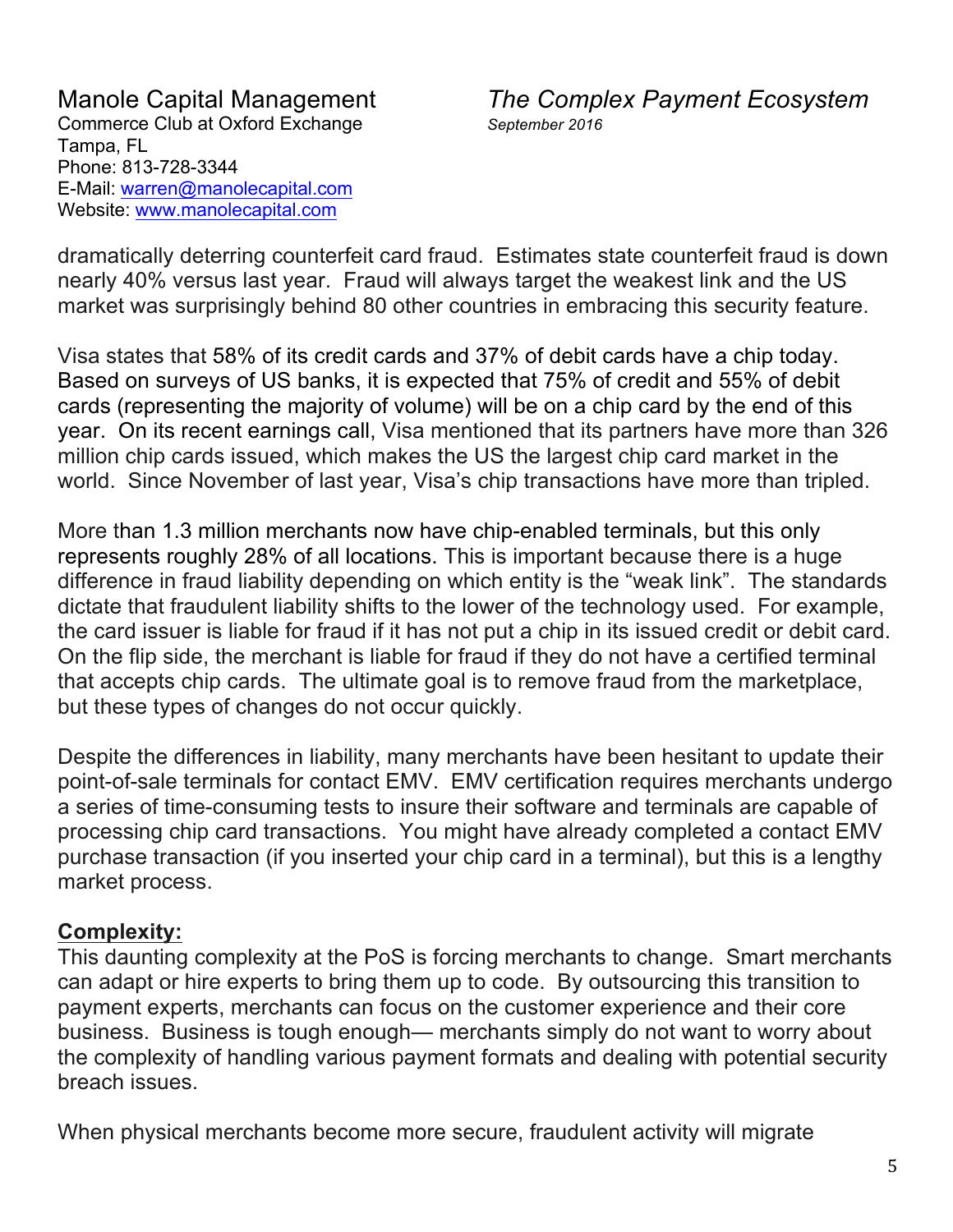Manole Capital Management *The Complex Payment Ecosystem*

elsewhere. As seen in other markets that put EMV standards in place, fraud moves online. Criminals adjust to heightened security at merchant locations by increasing their attacks online. Ecommerce fraud now dwarfs fraud occurring in the physical marketplace. Criminals can purchase stolen card information online and purchase goods before unsuspecting consumers or merchants can react. Online payment transactions are often referred to as CNP (card not present) and this represents roughly half of all US fraud losses.

### **eCommerce:**

The migration towards eCommerce is well underway and the growth seems exponential. More and more products and services are available for purchase online. eCommerce trends continue to gain market share from physical stores. As consumers move more purchasing online, gateway vendors act as a payment processor for these businesses. Merchants are struggling to adhere to the myriad set of rules for online transactions, which are complex and challenging to follow.

The payment industry was somewhat prepared for this trend, but it really was the only option. Consumers could not purchase items online with cash, so cards became the mechanism for payment. PayPal was an early adopter and gained significant market share. It provided an easy and simple way to transact. The established payment networks required 16 digit card numbers, security codes and expiration dates. It became a burden to transact and many consumers failed to complete orders (ex: cart abandonment).

### **Security:**

With new technology, there are new threats as well. The ability to incorporate encryption or security is quickly getting rolled out by payment providers. Encryption of data protects sensitive card information while it is in transit. Tokenization protects this by replacing the actual data with a random reference number. By the end of next year, it is estimated that nearly two-thirds of US merchants will employ multi-channel tokenization and over 90% expect to have point-to-point encryption technology in place.

### **Contactless:**

Once mobile wallets become more prevalent, we will see contactless payments explode. Contactless technology will allow consumers to simply wave or tap their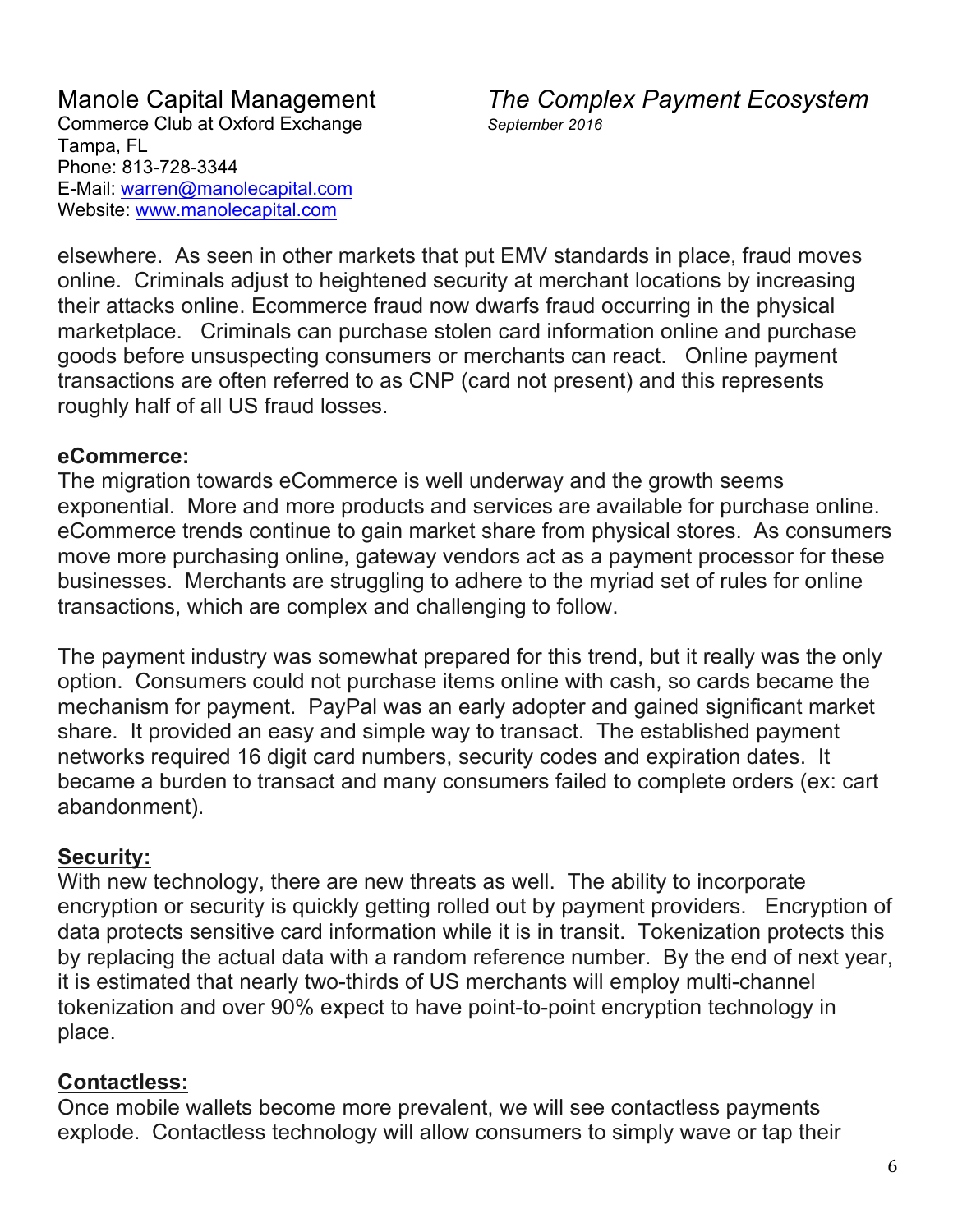Manole Capital Management *The Complex Payment Ecosystem*

device at the point-of-sale. Some people will feel this is less secure than traditional methods of payments. However, one could argue that requiring a fingerprint scanner to unlock the phone represents more security than historical signature- based payments. When was the last time a clerk checked the back of a plastic card for matching signatures? Some countries are moving their subway, bus and train systems from cards (ex: Metrocard in NY) to contactless payments. One can experience this trend in a daily car commute with the widespread adoption of Easy Pass (in New York) or Sun Pass (in Florida).

Most PoS devices incorporate near field communication (called NFC) technology. Merchants need to activate this capability latent in their terminals, if they wish to allow for mobile payments, but this complexity and change can be difficult to implement. Why are many merchants choosing to wait to turn on mobile payments? Cost is a factor, if terminals need to be upgraded. Some are waiting to determine which technology will ultimately win. Others are struggling with the vast array of certifications required to accept contactless payments. Yet, however difficult to enact, there are multiple benefits to activating contactless payments, with one of the biggest advantages being marketing.

### **Marketing:**

With contactless payment capability, merchants could materially improve traffic and sales. Retailers could reach customers on their ever-present devices in real-time. Think of the functionality of sending a consumer an afternoon coupon for Starbucks as they walk or drive by a location. Think of the benefits to a consumer of keeping coupons or promotional offers automatically on your smartphone. Loyalty programs would be dramatically improved, as information about prior transactions and benefits would safely be stored online and on one's phone.

The rapid adoption of NFC and contactless payments has been hampered by the scarcity of locations where people can use the technology. This is the classic chicken or egg dilemma. The positive for industry is that there are several entities pushing for change. Some are simply trying to protect their moat or franchise. Some are attempting to capture market share in a new and growing industry.

### **Person-to-Person (P-2-P) Payments:**

We are still a few years away from mass adoption, but the millennial generation is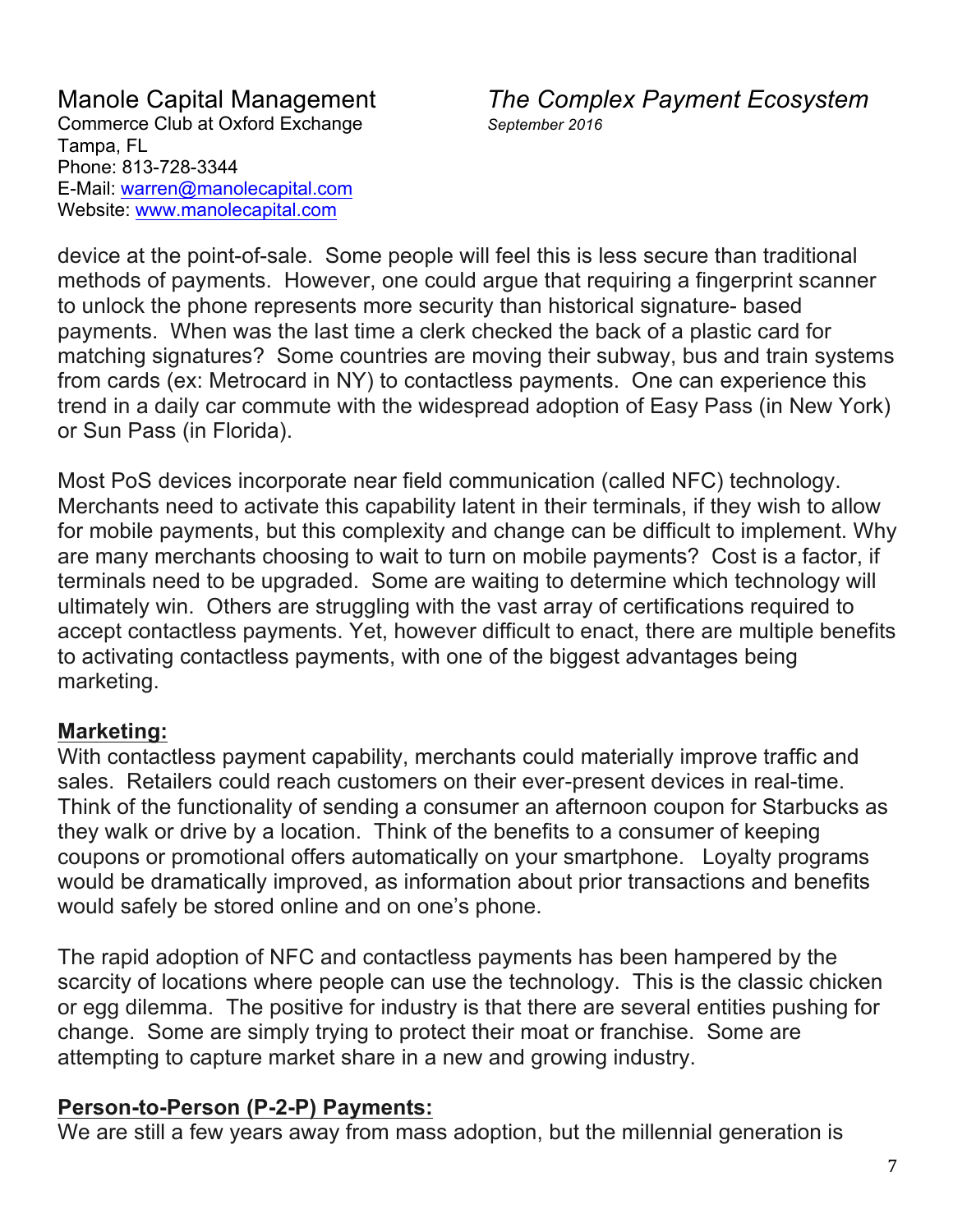Manole Capital Management *The Complex Payment Ecosystem*

rapidly embracing mobile peer-to-peer payments. PayPal purchased Venmo in 2013 and it is quickly becoming a "must have" app for younger generations. Why go to an ATM to get cash? Why write a check to the babysitter or housekeeper? Why scramble for cash to split a lunch bill with a friend? Venmo and other P-2-P payment apps allow smartphone payments by sending a simple text. Estimates are calling for the US person-to-person market to grow from \$5.6B in 2014 to \$175B by 2019. Consumers continue to love convenience and embrace the vast capabilities of their increasingly powerful smartphones.

### **Our preference:**

At Manole Capital, we prefer the predictability and sustainability of recurring revenue business models. We attempt to avoid the cyclical nature of credit sensitivity and avoid the card issuers. Instead, we prefer transaction-based models that earn small fees on each payment transaction. Our philosophy attempts to capture the secular growth of the digital payments industry without the credit sensitivity.

The California gold rush of the mid-1800's is a great analogy. Would you rather be a 49er and stake your claim on potentially finding gold? Or would you rather be the merchant, earning steady profits, by supplying these 49ers with shovels and tools? Similarly, would you rather be the company that builds a bridge or would you rather be the toll-keeper taking payments for every vehicle passing over it? Our philosophy fits well with the acquirers, processors and network businesses.

### **Conclusion:**

The payment industry is undergoing massive change. Some will attempt to fight this change and stick with models that have worked for years. Some will adapt and embrace this change. Understanding the various players in the vast payment ecosystem can be a challenge. Having studied and analyzed this industry for over 20 years, we believe we understand which players will benefit from the secular growth of the digital payments industry. The trend away from cash and checks is undeniable. So too is the consumer adoption of convenient and secure ways to transact. Substituting an app or mobile wallet for plastic cards will take time, but for those that are successful at adapting to change, the rewards will be sizeable.